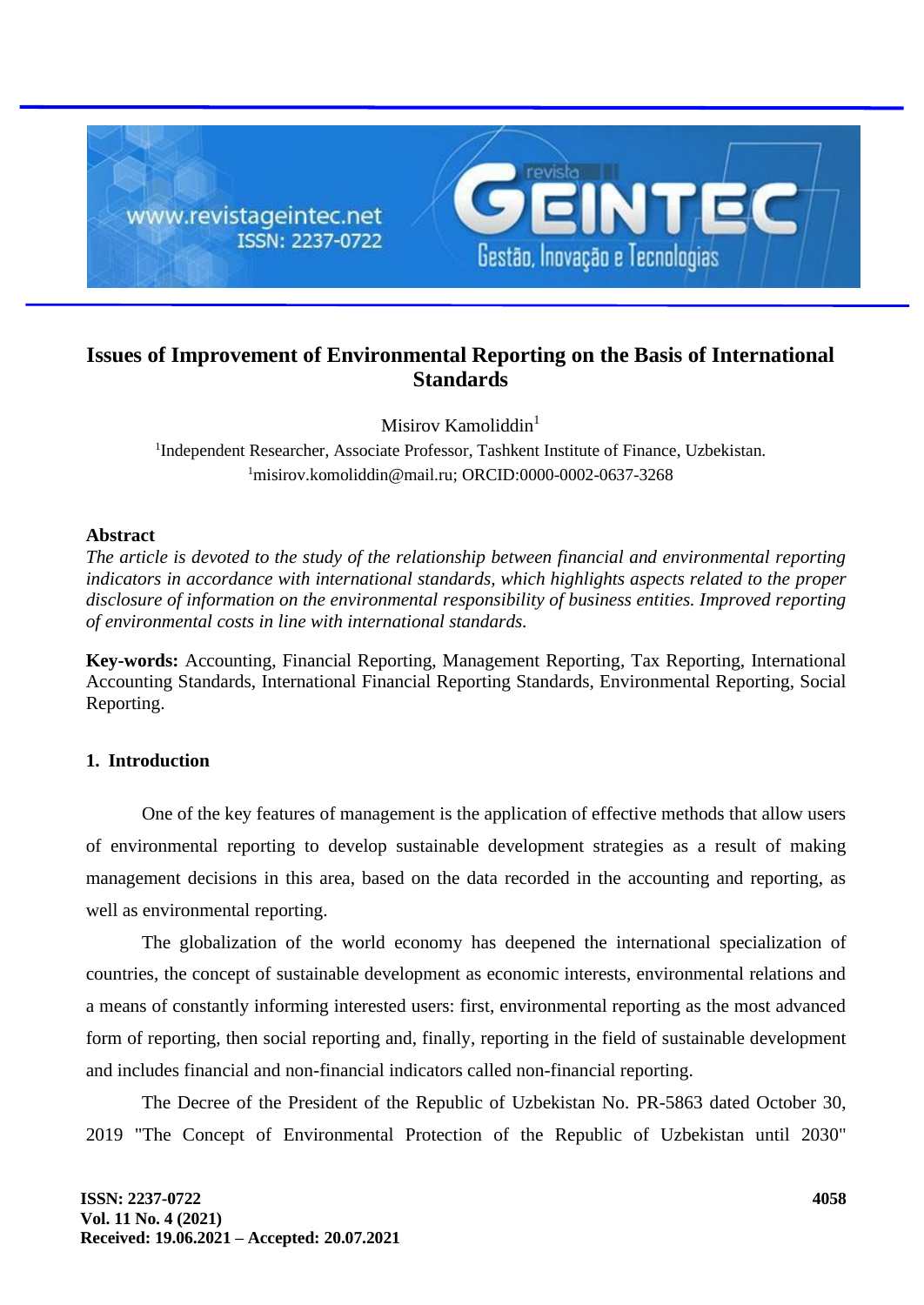emphasizes the need to "ensure the compliance of existing standards with international standards ISO (International Organization for Standardization) and IEC (International Electrotechnical Commission)".

In the context of the country's integration into the world market and the transition to international standards of accounting and reporting, the organization of environmental accounting, reporting and auditing in the development of environmental policy in large industrial enterprises, a comprehensive program for its implementation, planning measures to protect the environment and environmental safety plays an important role.

However, in the implementation of measures related to the management of environmental activities and environmental protection of economic entities, the report reflects environmental costs and covers all components of economic activity on the basis of information about them: accounting of environmental assets, environmental liabilities, environmental costs and their such standards and regulations have not yet been developed to cover their reflection in the environmental report.

Based on the practice of developed countries, special attention is paid to the preparation of financial statements of business entities in the country, including the harmonization of environmental reporting with International Financial Reporting (IFRS). World experience shows that the features that determine the usefulness of data are achieved through the direct use of IFRS or their application on the basis of the creation of a national system of accounting and reporting.

It is expedient that the basic rules of accounting in our country, as well as the principles and requirements for the organization of the accounting process should be developed taking into account the principles and requirements of IFRS.

### **2. Literature Review**

We will focus on the study of legal, organizational, methodological and economic bases of accounting of environmental costs and liabilities by economists of foreign countries, scientists and practitioners of our country and the reflection of the information contained in it in environmental reports. In her research, EM Matveeva in 1991, the Intergovernmental Working Group on International Accounting and Reporting Standards (IFRS) developed the first guide (recommendations) for accountants to reflect the environmental impact of economic activity in financial statements (Matveeva, 1998).

V.F. Paly and V.V. Paliy The intergovernmental working group on International Financial Reporting Standards under the United Nations Economic and Social Council said that all information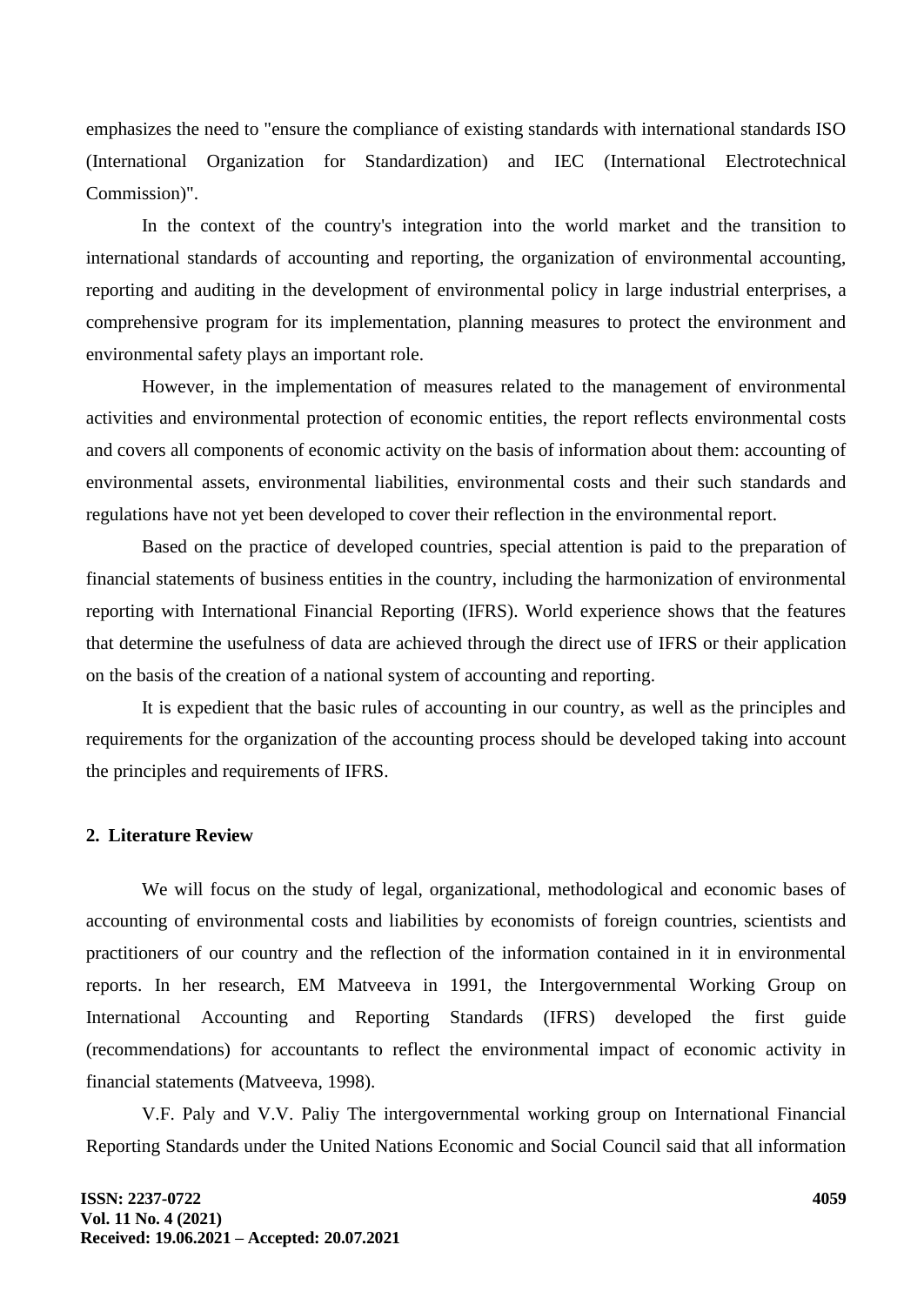on the organization's environmental activities could be provided in the comments to the financial statements or in the analytical report of the Board of Directors. expressed his scientific views (Pali and other 2001).

N.V. Malinovskaya in her research work "Environmental reporting is systematized information about the environmental aspects of an economic entity for the reporting period, formed on the basis of national or internationally recognized standards and developed taking into account the common interests of interested users" (Malinovskaya, 2016).

As Debayan Ray points out that "Environmental reporting is a term that is now commonly used to describe the disclosure of environmental information, whether confirmed or unconfirmed, to include information on environmental risk, environmental impact policy, strategy, objectives, costs, commitments or environmental performance. stakeholders are information that helps to enrich the relationship with the reporting organization to those who are interested in such information" (Debayan Ray, 2017).

Many corporate environmental performance reports, such as the European Union's Regulation on Environmental Management and Audit Systems, have complied with the voluntary guidelines of the EMAS or the Global Reporting Initiative, contain practical accounting information required by the EMA for Environmental Management Accounting. Many Japanese companies include EMA data in physical and monetary terms in their environmental and sustainability reports.

Basuki Basuki and Riasty Dewi Irwanda argue that environmental cost reporting should be presented to stakeholders as a means of accountability and management decision-making. He expressed the view that the Environmental Expenditure Report, unlike financial reporting, uses its descriptive applied research method to compile and present these reports (Basuki Basuki et al., 2018).

Measures taken to increase information transparency and reduce such impacts in terms of the negative impact of industrial enterprises on the environment, as well as the development of voluntary mechanisms of environmental responsibility of state-owned enterprises and the transition of state corporations to mandatory non-financial reporting in the field of environmental protection and environmental safety. It is noted that these reports are reviewed and approved by independent third parties (Statute, 2030).

As N.N. Ilicheva et al. Note, "Although financial reporting is designed to meet the general needs of most users, it does not provide all the information a user may need to make economic decisions. This is because the report reflects the financial results of past events and does not include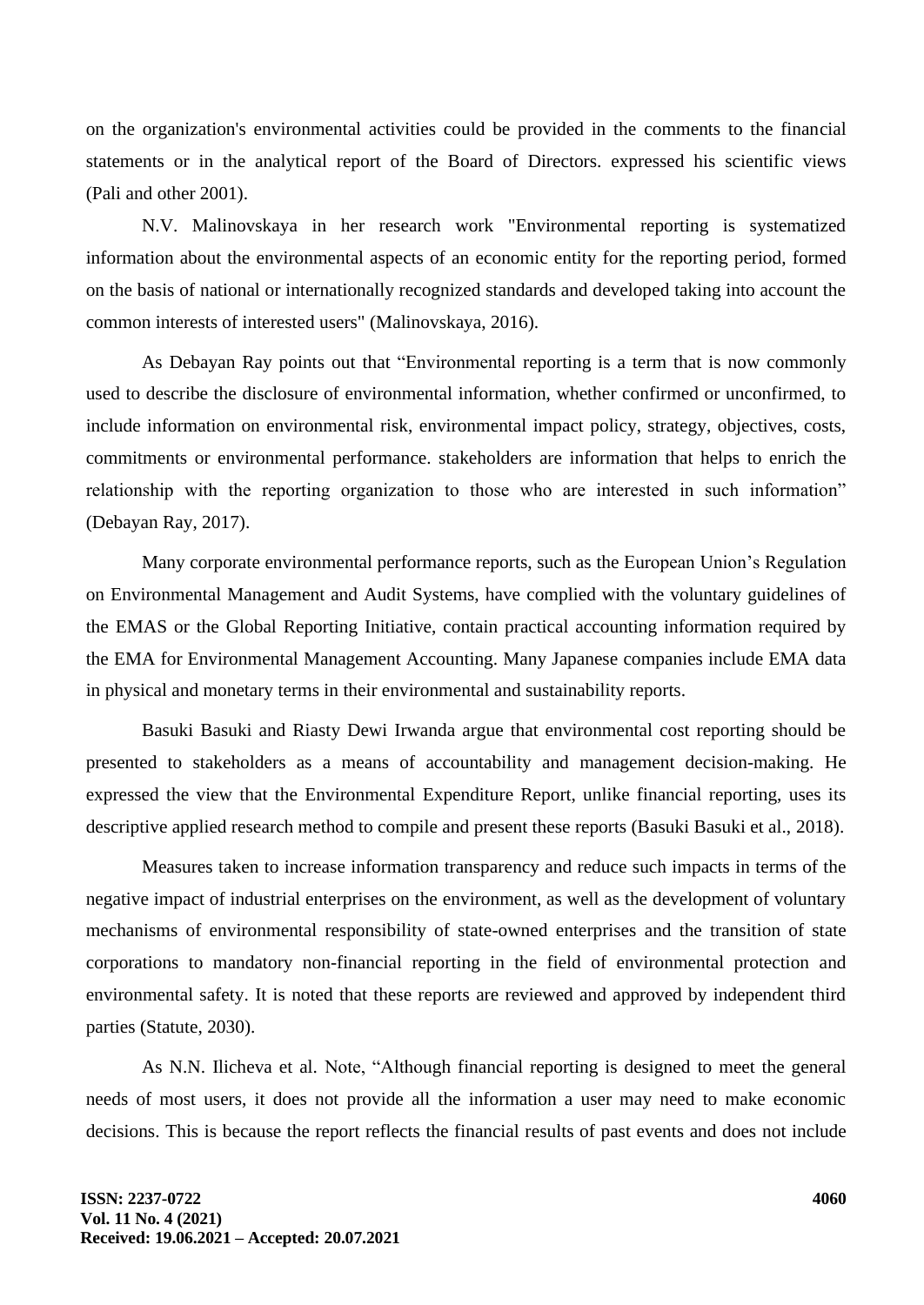non-financial data, including reports on sustainable development, environmental and social reporting" (Ilicheva, 2001y).

M.A. Vakhrushina noted that after studying the issue of changing the paradigm of external reporting on the company's activities in the context of the global economy in the context of Russian companies, "the financial statements of Russian companies are not fulfilling their goals. Despite the multiplicity and diversity of the Accounting Rules (ACS) adopted during the years of reform aimed at International Financial Reporting Standards (IFRS), the reports of most Russian organizations remain accounting and retrospective in economic terms" (Vakhrushina, 2014).

#### **3. Research Methodology**

The issues of proper implementation of relations related to environmental activities at large industrial enterprises operating in the country, as well as the organization and improvement of accounting for environmental costs on the basis of international standards are covered. Adaptation of environmental cost accounting in industrial enterprises to international standards, the use of advanced foreign experience will serve to improve the methodology of environmental cost accounting. The research process used methods such as comparing and grouping practical materials, and conclusions and recommendations were developed.

#### **4. Analysis and Discussion of Results**

In order to improve environmental accounting and reporting in the country, the accounting system does not cover the issues of organization of environmental accounting in the accounting policy of each business entity, the selection of their items to take into account current and capital environmental costs. In addition to the role of financial statements in the accounting of economic relations of industrial enterprises, it is also a source of clear representation of economic activity. The period itself requires business entities to carry out production relations, to carry out their activities without negative impact on the environment, to reflect business transactions in accounting and to bring their financial statements in line with international financial reporting standards.

In order to improve environmental accounting and reporting in the activities of large industrial enterprises operating in the country, accounting in the accounting system for current and capital environmental expenditures, organization of environmental accounting and financial reporting in the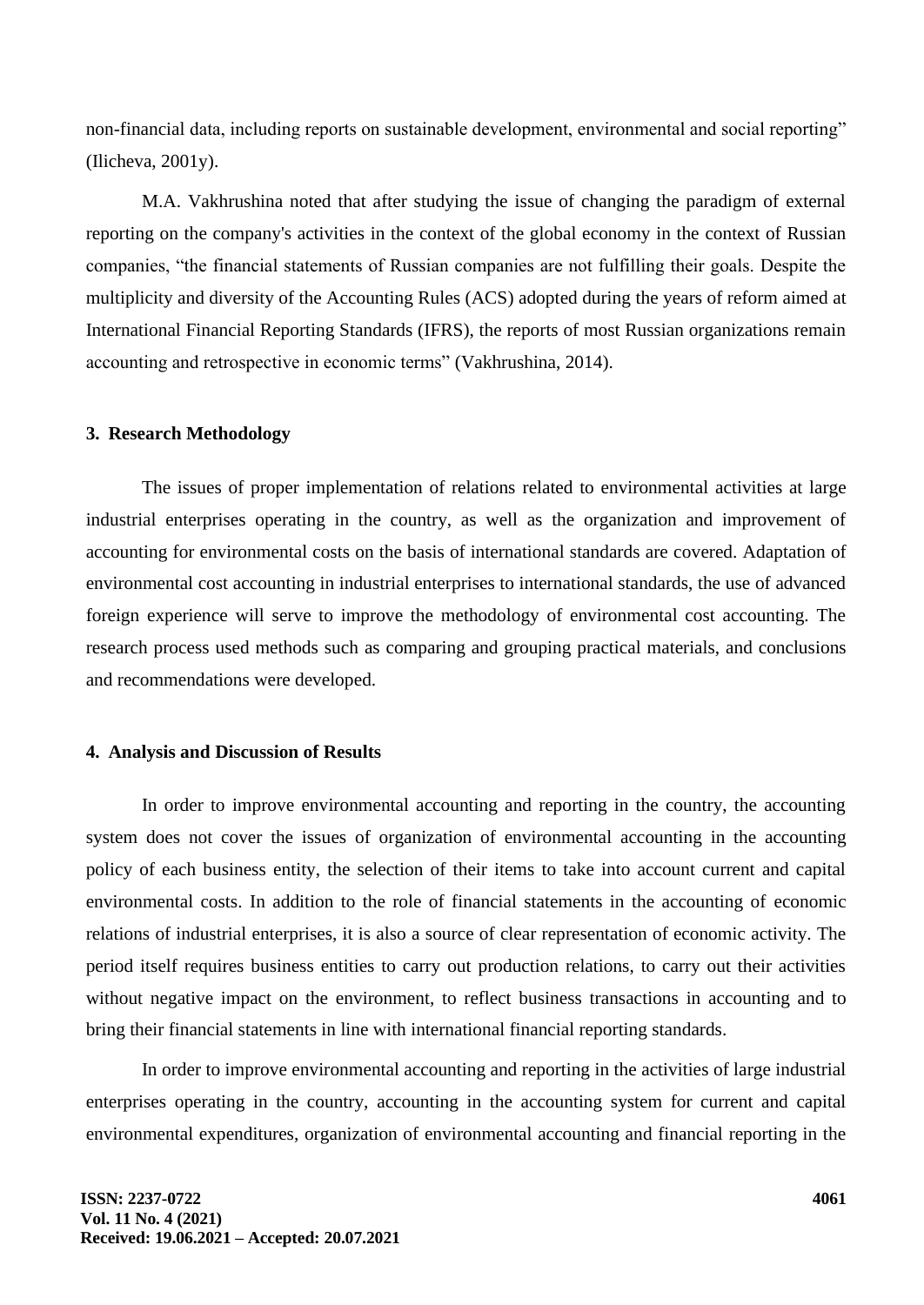accounting policy of the business entity, harmonization with International Financial Reporting Standards (IFRS) attention is paid.

The IFRS is not based on strict rules but on the principles contained in them. Their goal is to ensure that companies adhere to principles, rather than trying to find gaps that allow them to circumvent basic rules in any practical situation. The core principles of IFRS are consistency, prudence, relevance and reliability. Develop and publish international financial reporting standards to be followed in the submission of financial statements; is to promote them to be widely accepted and coordinated. International practice is based on the application of IFRS 37 Reserves, Contingent Assets and Contingent Liabilities, which sets out the characteristics of an economic category, such as reserves, and its role in the presentation of financial statements.

The study of IFRS 37 takes into account the relative environmental costs and liabilities of JSC "Navoiazot", JSC "Ferganaazot", JSC "Navoi Mining and Metallurgical Combine", JSC "Uzbekistan Metallurgical Combine", JSC "Almalyk Mining and Metallurgical Combine" is explained by the need to formulate methodological approaches to obtaining.

Industrial enterprises do not explicitly require measures to use inventories, as this makes it difficult to measure supply, but IAS 37 Provisions, Contingent Assets and Contingent Liabilities allow IFRSs to reliably estimate the future.

If an item of property, plant and equipment meets the recognition criteria in accordance with IAS 16 Property, Plant and Equipment and National Accounting Standards (IAS), property, plant and equipment, it should be measured at historical cost. In accordance with IAS 16, property, plant and equipment should be applied after the initial recognition of property, plant and equipment or in the 'revalued model' (fair value) or 'cost model' (costs other than depreciation and other impairment losses).

Industrial enterprises do not explicitly require measures to use inventories, as this makes it difficult to measure supply, but IAS 37 Provisions, Contingent Assets and Contingent Liabilities allow IFRSs to reliably estimate the future.

If an item of property, plant and equipment meets the recognition criteria in accordance with IAS 16 Property, Plant and Equipment and National Accounting Standards (IAS), property, plant and equipment, it should be measured at historical cost. In accordance with IAS 16, property, plant and equipment should be applied after the initial recognition of property, plant and equipment or in the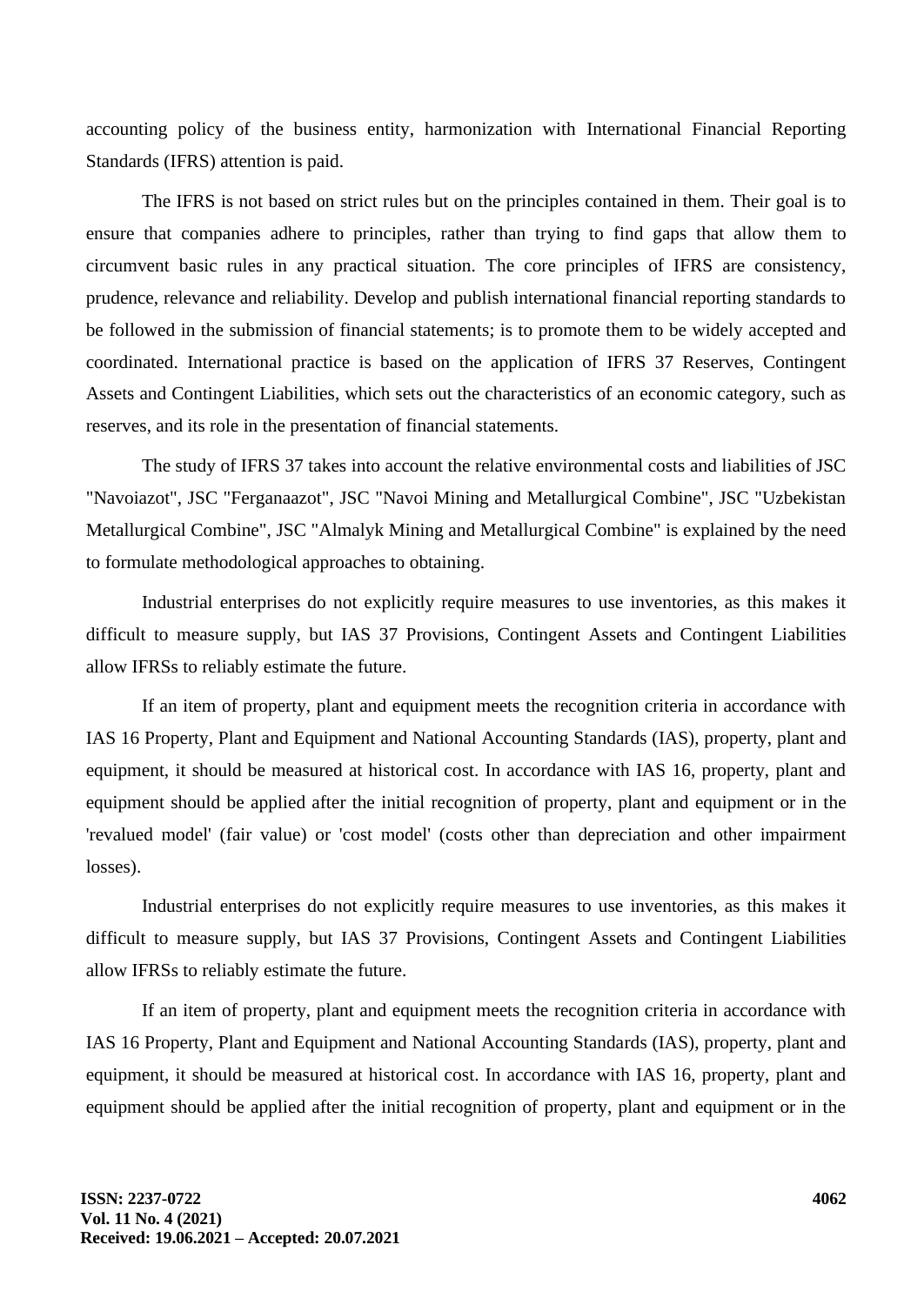'revalued model' (fair value) or 'cost model' (costs other than depreciation and other impairment losses).

In accordance with IFRS 6 Exploration and Valuation of Mineral Reserves (IFRS), the recognition of costs as assets related to prospecting and valuation in the conduct of production relationships by mining companies should be noted in the accounting policy. In industrial production enterprises, costs play a special role in the performance of work, mainly with the discovery of certain minerals. In accordance with this standard, mining companies are required to include costs in the initial valuation of assets associated with the exploration and valuation of mineral resources.

IFRS 13 "Valuation of Irrelevant Values" Non-recoverable amount of an asset or liability is an estimate that other IFRSs require or allow in certain circumstances in the statement of financial position (for example, because the asset's fair value less costs to sell is less than its carrying amount) when the entity estimates the asset to be sold at fair value less costs to sell in accordance with IFRS 5 Long-Term Assets and Non-Current Activities for Sale). The entry into force of these key standards, aimed at ensuring the transparency of financial statements, has significantly changed the practice of preparing consolidated financial statements.

In accordance with IFRSs, environmental cost reports of business entities should be focused not only on short-term but also on medium-term and long-term prospects, taking into account their strategic objectives. It serves to increase the investment attractiveness of financial statements, which are the main means of communication between a wide range of users interested in the data of business entities.

Environmental reporting data of business entities should be an integral part of the financial reporting of large industrial enterprises. In international practice, there are also different approaches to the recording of transactions related to environmental activities in the financial statements. Requirements for the provision of environmental information vary in many countries. In many developing countries and countries with economies in transition, these requirements are very weak or non-existent. If the financial statements do not contain information about the state of the environment, this will reduce investors 'confidence in the financial statements. Underestimation of environmental liabilities leads to an increase in the value of invested capital due to increased risk.

The number of users of environmental reporting data of economic entities is growing (Figure 1).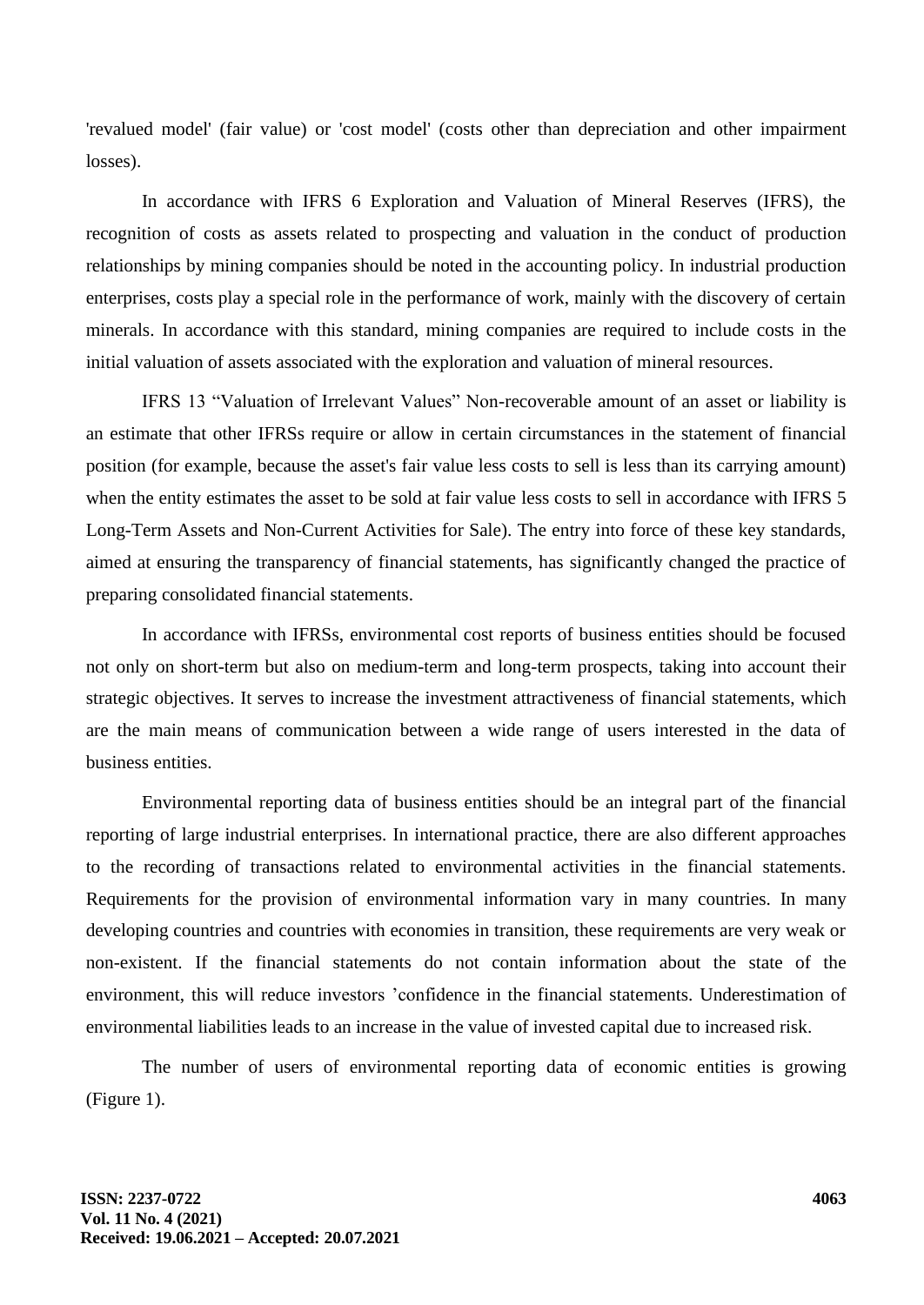

Figure 1 - Users of the Environmental Report data

At the same time, investors need to be aware of environmental measures to make investment decisions, to compile environmental reports based on information about the business entity's accounting for environmental costs and liabilities, and to compare the information in it.

In the world practice, the reporting of transactions related to the regulation of costs of environmental activities is mainly regulated on the basis of international standards ISO (International Standard Organization). The International Organization for Standardization (ISO) was established in 1947. ISO 14000 has been available since 1996 and was updated in 2004 with a revised and expanded version.

The first concept of ISO 14000 environmental system standards was developed in June 1992 in Rio de Janeiro after the ISO recognized the need for an international environmental management standard. In 1993, ISO established a single technical committee, which included 50 representatives from different countries to prepare an international environmental management system. The ISO 14000 standard was developed in a similar way to the ISO 9000 standard because the origin of the ISO 9000 standard was based on ISO 5750, so the basics of the ISO 14000 standard can be traced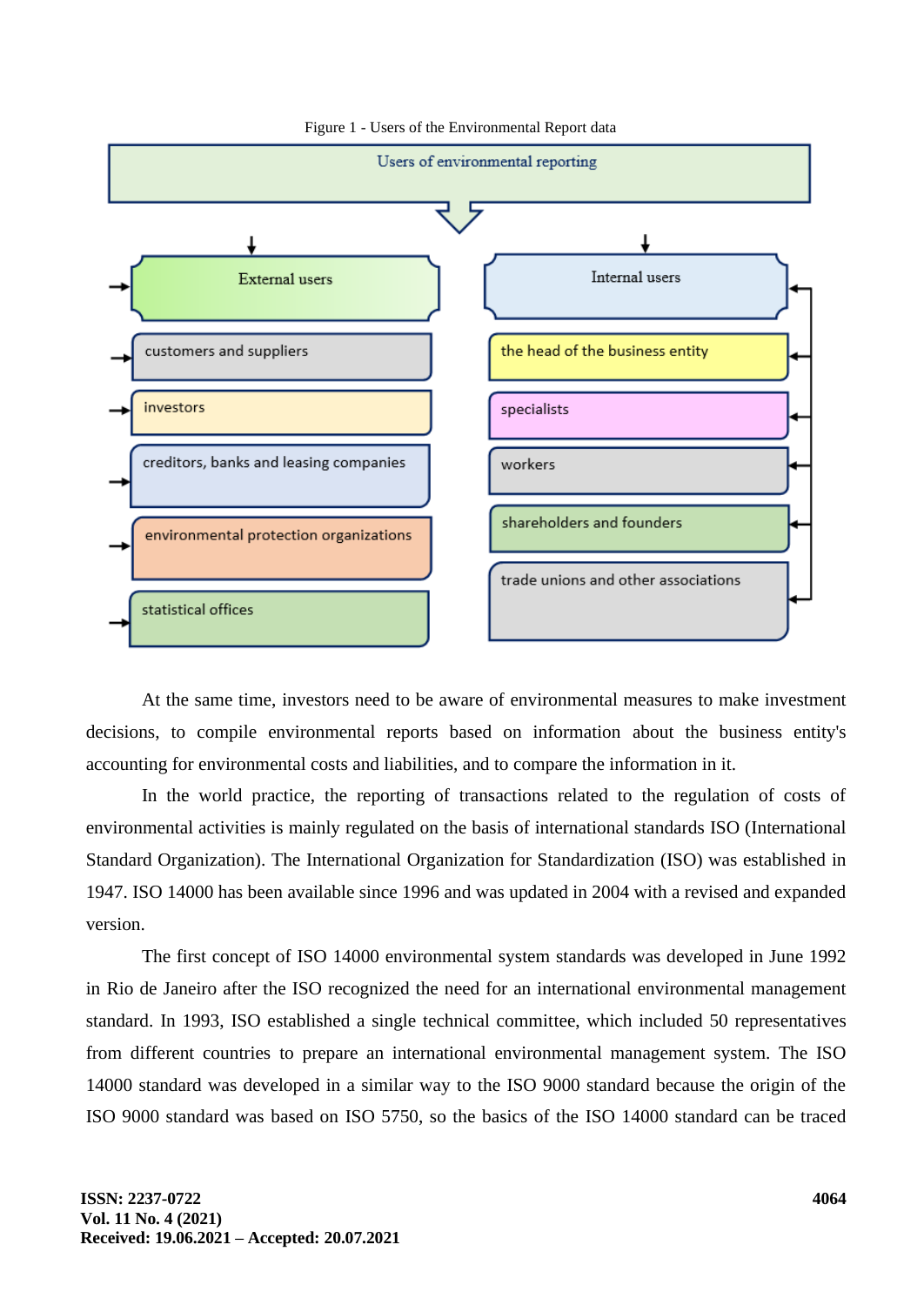back to the BS 7750. (James, 2012, pp. 1-3) The evolution of ISO 14000 is illustrated in Figure 2 below.

BS 8555 (Environmental Management Systems. Guidelines for the step-by-step implementation of environmental management systems, including environmental impact assessment) is a new British standard published in April 2003 by the British Standards Institution (BSI). The purpose of the BS 8555 is to instruct all types of companies, especially small and medium enterprises (SMEs), to implement externally certified environmental management systems using full or zero-level, not step-by-step, step-by-step instructions (By Bo Chen Iso, 2004. p. 64).



The organization of control over environmental costs in the Russian Federation by responsibility centers provides an opportunity to obtain reliable and complete information for their objective reflection in the formation of production costs and management decisions on environmental and economic issues. Cost accounting in an environmental report is the recording and reporting of costs associated with limiting all types of adverse effects on the environment to the level allowed in the normal production process. The creation of such a system of accounting for environmental costs allows businesses to allocate environmental costs and liabilities in accordance with the established objectives, additional classification, as well as the preparation of reports taking into account the environmental factor, as can be seen in Table 1.

Based on the data in the table above, we assess the dynamic changes in environmental spending in the Russian Federation, one of the main strategic partners of the Republic of Uzbekistan. In particular, the cost of environmental protection in the Russian Federation in 2005 amounted to a total of 233930.0 million rubles, which is 1.1% of GDP, while in 2017 it increased to 657024.0 million rubles, a decrease of 0.7% of GDP. the rest.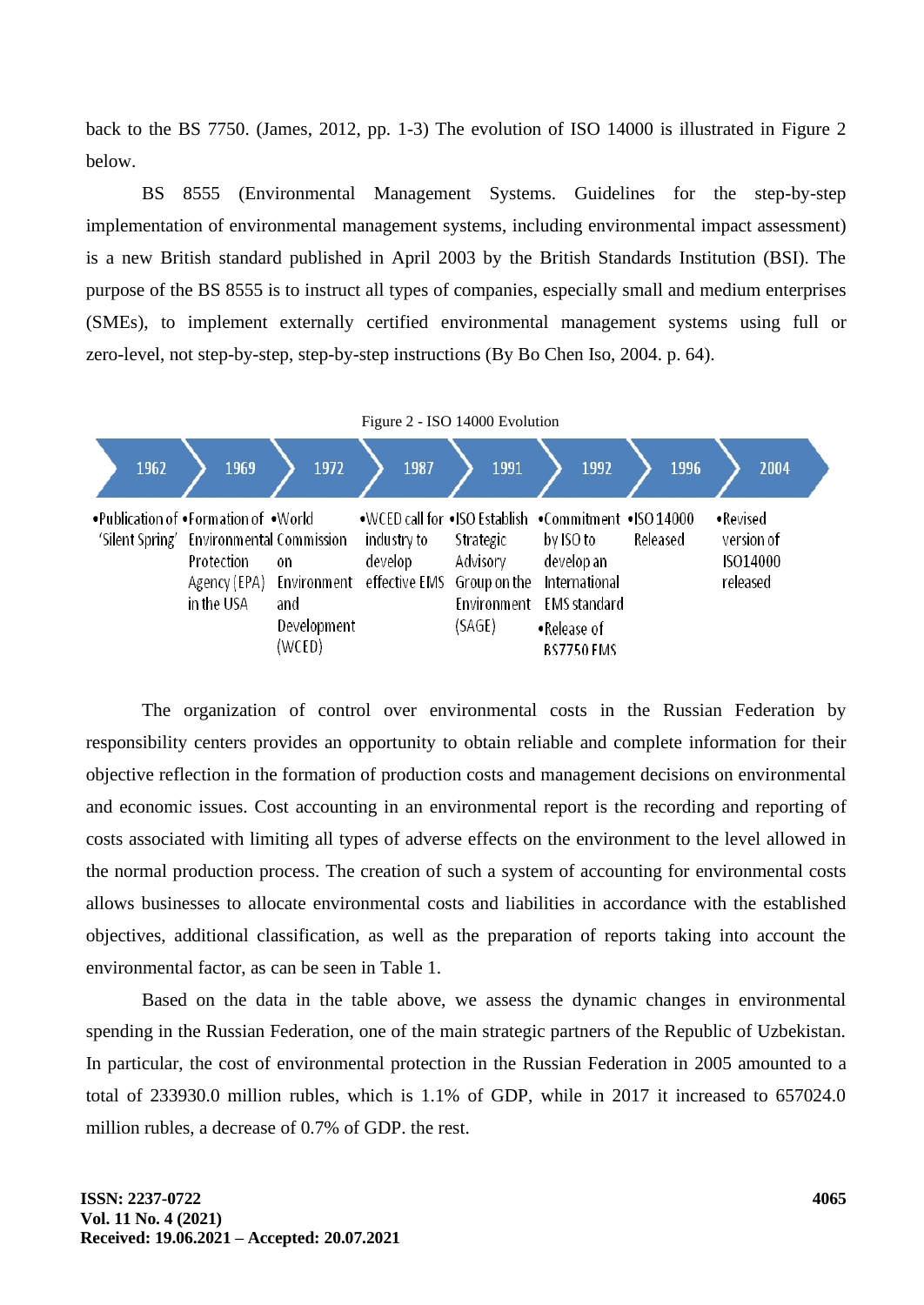The main share in the environmental expenditures of the Russian Federation was spent on the collection and treatment of wastewater, as well as the protection of atmospheric air and the prevention of climate change.

|                                        | 2005   | 2010   | 2014   | 2015   | 2016   | 2017   |
|----------------------------------------|--------|--------|--------|--------|--------|--------|
| The amount of environmental protection | 233930 | 372382 | 559703 | 582128 | 590865 | 657024 |
| costs                                  |        |        |        |        |        |        |
| including environmental protection     |        |        |        |        |        |        |
| activities:                            |        |        |        |        |        |        |
| protection of atmospheric air and      | 53765  | 80071  | 112412 | 102765 | 102307 | 122458 |
| prevention of climate change           |        |        |        |        |        |        |
| wastewater collection and treatment    | 105369 | 169152 | 223439 | 234112 | 235553 | 238459 |
| waste disposal                         | 22739  | 41510  | 60885  | 68482  | 66652  | 79517  |
| surface and groundwater protection     | 13444  | 17219  | 36105  | 37952  | 44535  | 33608  |
| Conservation of biodiversity and       | 12542  | 22975  | 34489  | 44593  | 35926  | 42525  |
| protection of natural areas            |        |        |        |        |        |        |
| Others                                 | 26071  | 41455  | 92374  | 94224  | 105891 | 140457 |
| Environmental expenditures as a        | 1,1    | 0,8    | 0,7    | 0,7    | 0,7    | 0,7    |
| percentage of GDP                      |        |        |        |        |        |        |

Table 1 - Environmental Protection Costs in the Field of Environmental Protection<sup>1</sup>

The main share in the environmental expenditures of the Russian Federation was spent on the collection and treatment of wastewater, as well as the protection of atmospheric air and the prevention of climate change. In particular, in 2005, 45.04% of total environmental protection expenditures were accounted for by wastewater collection and treatment, while 22.98% were accounted for by air protection and climate change prevention. In 2017, the share of these expenditures was 36.29% and 18.63% respectively.

### **5. Conclusions and Suggestions**

We believe that the following proposals will contribute to the improvement of environmental reporting in business entities:

1. Environmental reporting provides an opportunity for the manager of the enterprise, as well as external users to obtain information on the ecologically significant activities of economic entities, which are necessary for effective management of environmental costs and investment decisions.

<sup>&</sup>lt;sup>1</sup>Federal State Statistics Service (Rosstat) environmental protection in Russia. Statistical collection. Moscow 2018. 125p.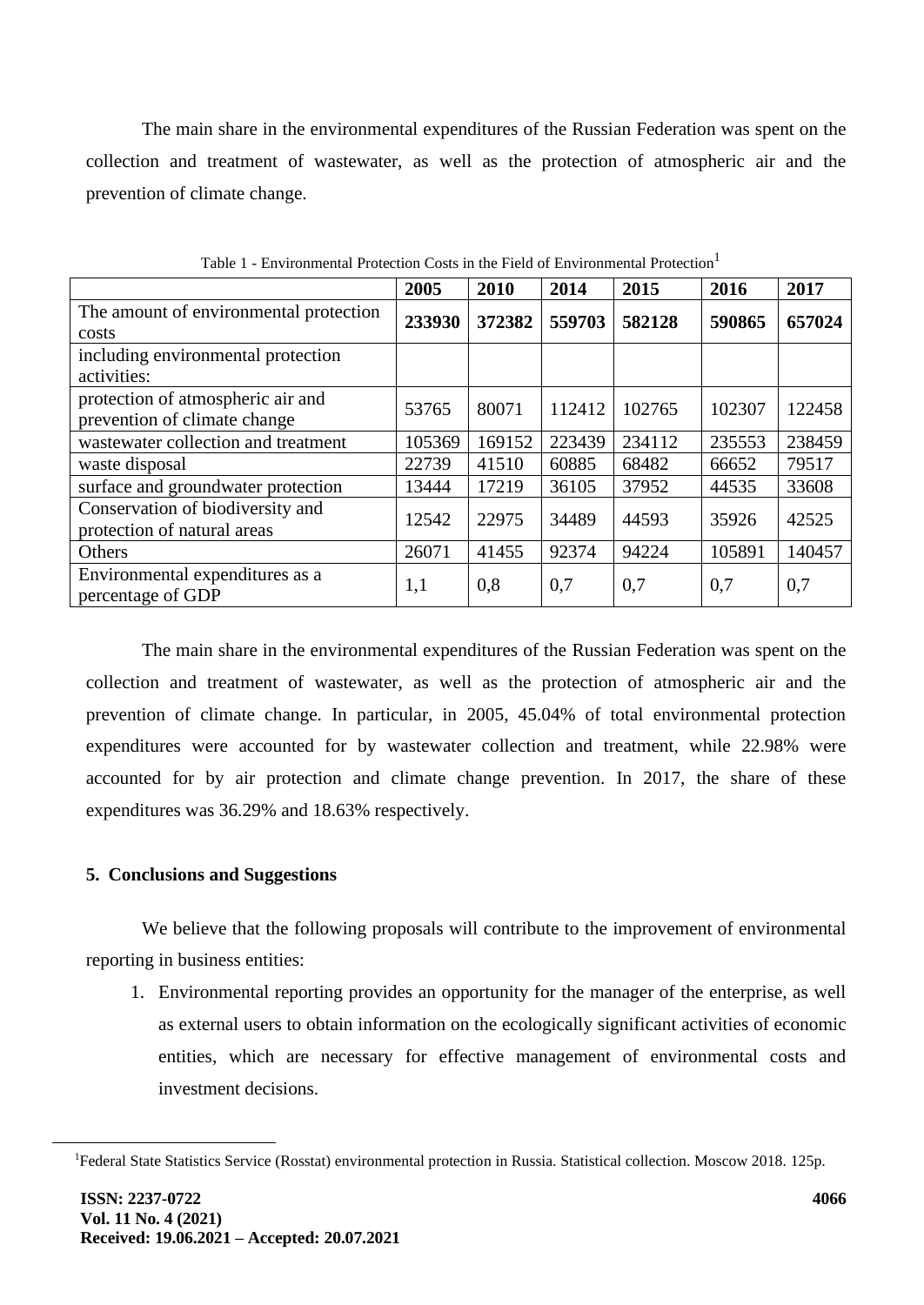- 2. It is expedient to bring the calculation of environmental costs of industrial enterprises in line with international financial reporting standards.
- 3. Currently, the lack of international standards for environmental reporting for business entities makes it less important for them to pay special attention to the environment, so it is important to develop international standards for environmental reporting in the framework of international financial reporting standards.
- 4. Accounting for environmental costs in accordance with international standards in large industrial enterprises, the transition to mandatory non-financial reporting in the field of environmental security, improving reporting to strengthen investor and business confidence, increase competitiveness, reduce corruption, create a favorable investment climate, ensure sustainable development and allows the assessment of the aspiration for information transparency necessary to demonstrate social responsibility.

## **References**

Environmental cost analysis and reporting to measure environmental performance in realizing eco-efficiency at PT Railway Industry (Persero). *Environmental cost analysis and reporting. 2018. С-169-180. The current issue and full text archive of this journal* is available on Emerald Insight www.emeraldinsight.com/2443-4175.htm

By Bo ChenIso 14001, Emas, or Bs 8555: An Assessment of the Environmental Management *Systems for Uk Businesses.* 2004. 64-б.

http://citeseerx.ist.psu.edu/viewdoc/download?doi=10.1.1.533.7741&rep=rep1&type=pdf

Decree of the President of the Republic of Uzbekistan dated October 30, 2019 No PR-5863 "*Concept of Environmental Protection of the Republic of Uzbekistan until 2030".*

Debayan Ray. Environmental accounting - necessity in this dynamic business environment. *Harvest (online); Bi-Annual Spl. Environment* Issue Volume 1, 2017.S. 21-42.

Debayan Ray. Environmental accounting - necessity in this dynamic business environment. *Harvest (online); Bi-Annual Spl. Environment,* Issue Volume 1, 2017. 21-42p.

Environmental Management Accounting. International Federation of Accountants. 2005. 87.

*Federal State Statistics Service (Rosstat) environmental protection in Russia. Statistical collection.* Moscow 2018. 125p.

James Marsh. ISO 14001: Analysis into its strengths and weaknesses, and where potential opportunities could be deployed for tomorrows Global Business. School of Engineering, Sheffield Hallam University, United Kingdom. 13-б. http://greenleansolutions.com/resources/ISO14001.pdf

IAS 37 - Provisions, Contingent Liabilities and Contingent Assets. https://www.ifrs.org/issuedstandards/list-of-standards/, IAS 16 Property, Plant and Equipment. https://www.ifrs.org/issuedstandards/list-of-standards/, IAS 38 Intangible Assets. https://www.ifrs.org/issued-standards/list-of